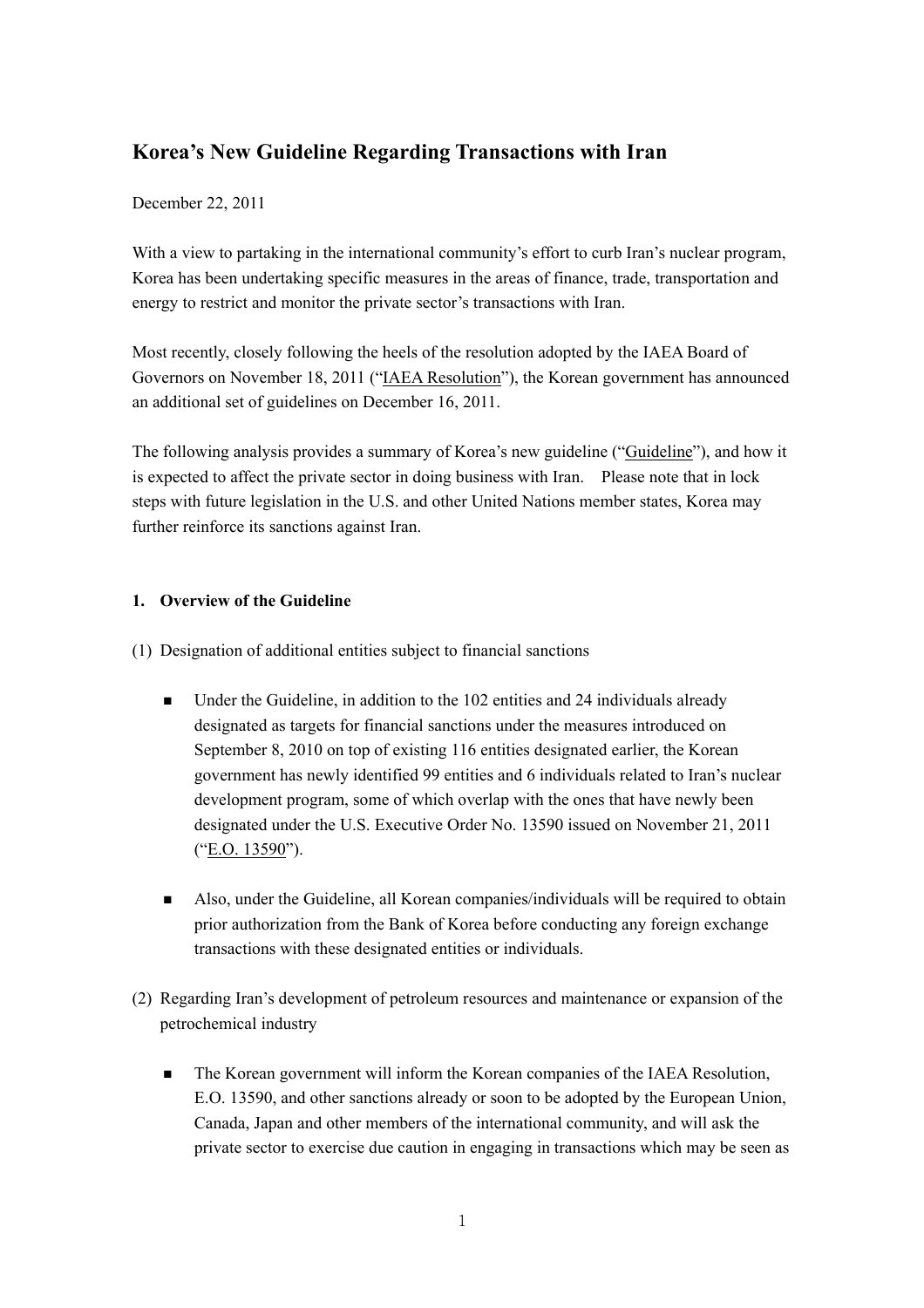relevant to Iran's development of petroleum resources and maintenance or expansion of its petrochemical industry.

- (3) Notable features of the Guideline
	- In Korea, all matters concerning authorization, embargo and sanction with regards to exporting strategic goods are regulated by virtue of Korea's commitments under international agreements and UN Resolutions, and there is no stand alone law unique to Korea that is different from such international obligations. Accordingly, none of the various measures Korea has introduced in the wake of the United Nations Security Council Resolution No. 1929 (adopted on June 9, 2010) require any legislative or regulatory amendment or enactment of law. In a similar vein, the Guideline simply informs and cautions the private companies to be aware of the risk arising from sanctions adopted by other countries.
	- Most notably, the Guideline is absent of any explicit measures relating to sanctions against Iran's Central Bank, unlike the E.O. 13590. Nor does it impose any explicit ban on importing Iran's petrochemical products.
	- However, the Guideline merely provides that the Korean government will seek to ensure that the Korean companies "exercise due care" in conducting transactions with respect to Iran's petrochemical sector, since the payments to or remittance from Iran would be subject to approval from the Bank of Korea, and there is possibility that the approval would be withheld.

## **2. Regulatory Framework of Korea's Iran Sanctions**

While the Korean government does not directly impose any regulation on private entities or individuals doing business with Iran, by way of indirect regulation, such public entities as the Bank of Korea and the Korea International Trade Association ("KITA") have issued guidelines in order to comply with Korea's international obligations. Under such guidelines, Korea placed:

- (1) Restriction on financial transactions with Iran
	- As seen above, Korea has designated  $102$  organizations and 24 individuals as entities subject to financial sanction under the Ministry of Strategy and Finance Notification released on September 9, 2010 on top of existing 116 entities designated earlier, requiring any foreign exchange remittance to or receipt from such entities to obtain prior approval from the Bank of Korea. In practice, application for such approval has been rejected in many cases.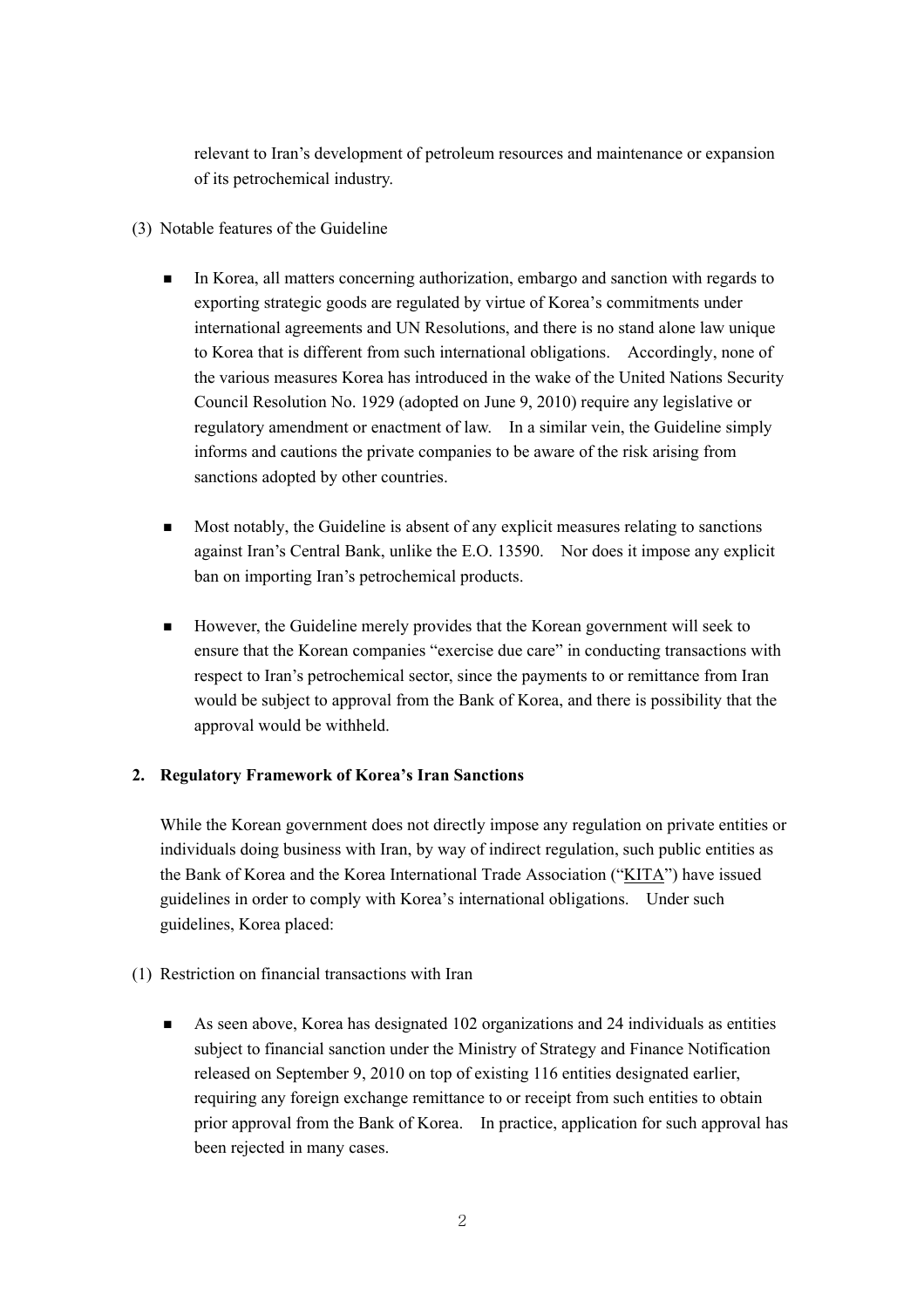- At the same time, on January 1, 2011, the Ministry of Strategy and Finance announced another Notification which stipulates that any single transaction with any Iranian individuals or entities that has a fair market value of 40,000 EUR or more (or if a series of transactions from the same entity have a fair market value of 40,000 EUR or more in a 12-month period) must be *approved* by the Bank of Korea, while a single foreign exchange transaction with a fair market value of 10,000 EUR or more with any Iranian individuals or entities must be *reported* to the Bank of Korea.
- **Through this approval or reporting process, the transaction related with energy or** petrochemical industry could be discouraged in practice.
- (2) Restriction on bilateral trade with Iran
	- Under the Foreign Trade Law and "Guideline on Trade with and Investment in Iran" issued by the KITA ("KITA Guideline"), all strategic goods, including the dual-use goods as defined under the five international export control regimes (Nuclear Suppliers Group, Missile Technology Control Regime, Australian Group, Zangger Committee and Wassenaar Arrangement), cannot be exported to Iran.
	- Also, under this KITA Guideline, companies in Korea intending to transact with Iranian entities and individuals are required to obtain a written confirmation from the Korea Strategic Trade Institute ("KOSTI") that their investment or trading does not directly or significantly contribute to enhancing Iran's capability to import or produce refined petroleum product (which includes providing ships or shipping service for importing refined petroleum products), subject to certain thresholds, and that their transaction parties are not among the designated Iranian entities and individuals
- (3) Restrictions with respect to Iran's energy development
	- Apart from the KITA, the International Contractors Association of Korea ("ICAK") also adopted its own "Guideline on Contracts for Overseas Construction with Iran" ("ICAK Guideline"). According to the KITA and ICAK Guidelines, Korean companies intending to trade with Iranian entities are required to submit to Korean banks a confirmation letter from either the ICAK or KOSTI, certifying that the companies' transaction parties in Iran are not included in the blacklist and the items that they want to export to Iran are not prohibited items. The ICAK and KOSTI must not issue the confirmation letter if (i) the transaction counterparty and transaction items are engaged in specifically designated global terrorism or proliferation of weapons of mass destruction programs; or (ii) the project subject to the certificate relates to oil development and petrochemical productions within Iran and export to petrochemical